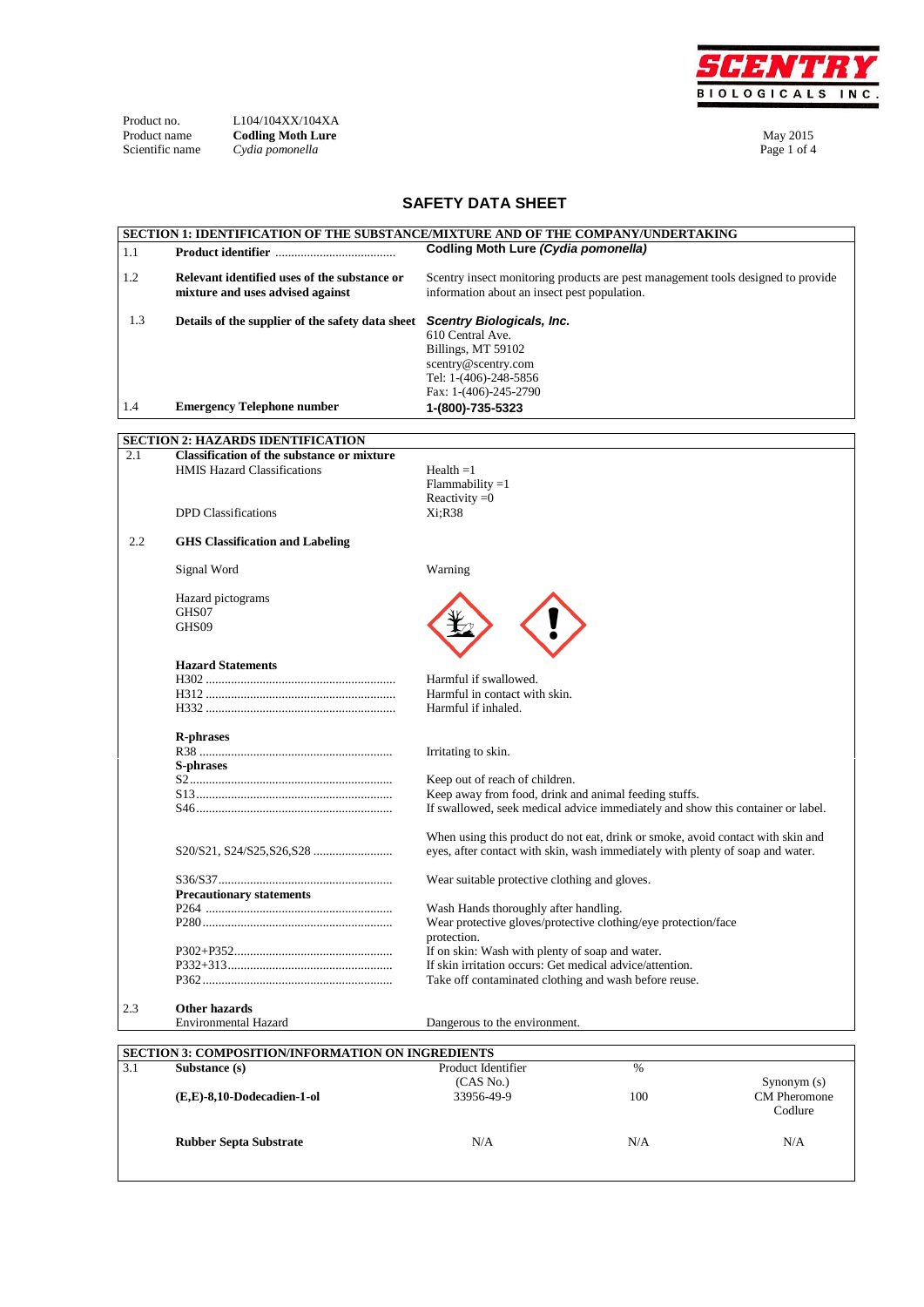

| - - - - - - - - - - - - | -------------------      |             |
|-------------------------|--------------------------|-------------|
| Product name            | <b>Codling Moth Lure</b> | May 2015    |
| Scientific name         | Cydia pomonella          | Page 2 of 4 |

|      | <b>SECTION 4: FIRST AID MEASURES</b>             |                                                                                                                               |
|------|--------------------------------------------------|-------------------------------------------------------------------------------------------------------------------------------|
| 4.1  | <b>Description of first aid measures</b>         |                                                                                                                               |
|      | Inhalation                                       | Remove to fresh air. Provide oxygen if breathing is labored.                                                                  |
|      | Skin contact                                     | Remove contaminated clothing and wash well with soap and water.                                                               |
|      | Eye contact                                      | Irrigate with water for at least 15 minutes.                                                                                  |
|      | Ingestion                                        | If ingested drink plenty of water.                                                                                            |
|      |                                                  |                                                                                                                               |
| 4.2  | Most important symptoms and effects, both        | Primarily irritation                                                                                                          |
|      | acute and delayed                                |                                                                                                                               |
|      |                                                  |                                                                                                                               |
| 4.3  | Indication of any immediate medical              | Immediate medical attention is required in case of ingestion or contact with eyes.                                            |
|      | attention and special treatment needed           |                                                                                                                               |
|      |                                                  |                                                                                                                               |
|      |                                                  |                                                                                                                               |
|      | <b>SECTION 5: FIRE-FIGHTING MEASURES</b>         |                                                                                                                               |
| 5.1  |                                                  | Foam or carbon dioxide for small fires, water spray or foam for large fires. Avoid                                            |
|      |                                                  | heavy hose streams.                                                                                                           |
|      |                                                  |                                                                                                                               |
| 5.2  |                                                  | Special hazards arising from the substance or The essential breakdown products are carbon monoxide, carbon dioxide and water. |
|      | mixture                                          |                                                                                                                               |
|      |                                                  |                                                                                                                               |
| 5.3  |                                                  | Use standard fire fighting techniques.                                                                                        |
|      |                                                  |                                                                                                                               |
|      | SECTION 6: ACCIDENTAL RELEASE MEASURES           |                                                                                                                               |
| 6.1  | Personal precautions, protective equipment       | Avoid Contact with eyes, skin and clothes.                                                                                    |
|      | and emergency procedures                         | See section 8 for further detail on personal protective equipment.                                                            |
|      |                                                  |                                                                                                                               |
| 6.2  | Environmental precautions                        | Keep out of water sources and sewers                                                                                          |
|      |                                                  |                                                                                                                               |
| 6.3  | Methods and materials for containment and        | Securely wrap container or spilled material in several layers of newspaper and                                                |
|      | cleaning up                                      | discard in trash.                                                                                                             |
|      |                                                  |                                                                                                                               |
| 6.4  |                                                  | See section 7 for fire prevention.                                                                                            |
|      |                                                  | See section 8 for personal protection.                                                                                        |
|      |                                                  | See section 13 for disposal.                                                                                                  |
|      |                                                  |                                                                                                                               |
|      |                                                  |                                                                                                                               |
|      |                                                  |                                                                                                                               |
| 7.1  | <b>SECTION 7: HANDLING AND STORAGE</b>           |                                                                                                                               |
|      | Precautions for safe handling                    | General precautions to be taken with handling. Avoid contact with eyes, skin and<br>clothes.                                  |
|      |                                                  |                                                                                                                               |
| 7.2  |                                                  |                                                                                                                               |
|      | Conditions for safe storage, including any       | Store in cool, dry area out of direct sunlight. Keep storage container closed until                                           |
|      | incompatibilities                                | ready to use. Keep away from food, feedstuffs, and domestic water supplies.                                                   |
|      |                                                  |                                                                                                                               |
| 7.3  |                                                  | Scentry insect monitoring products are pest management tools designed to provide                                              |
|      |                                                  | information about an insect pest population.                                                                                  |
|      |                                                  |                                                                                                                               |
|      | SECTION 8: EXPOSURE CONTROLS/PERSONAL PROTECTION |                                                                                                                               |
| 8.1  |                                                  | To our knowledge, no personal exposure limits have been established for any of the                                            |
|      |                                                  | components in this product. However, exposure limits may be defined by local                                                  |
|      |                                                  | regulations and must be observed.                                                                                             |
|      |                                                  |                                                                                                                               |
| 8.2  |                                                  | Keep away from foodstuffs, beverages and food.                                                                                |
|      |                                                  | Avoid contact with eyes and skin.                                                                                             |
|      |                                                  | Wash thoroughly after handling.                                                                                               |
|      |                                                  |                                                                                                                               |
|      | Respiratory protection                           | None required, if the room is well-ventilated.                                                                                |
|      |                                                  | Use with local ventilation                                                                                                    |
|      | Protective gloves                                | None required, but vinyl, latex or rubber gloves is recommended for continuous                                                |
|      |                                                  | handling. The exact break through time of the various types of protective gloves has                                          |
|      |                                                  |                                                                                                                               |
|      |                                                  | to be found out by the manufacturer and has to be observed.                                                                   |
|      |                                                  | None Required                                                                                                                 |
|      | Eye protection                                   |                                                                                                                               |
| E CO |                                                  |                                                                                                                               |
|      | Other skin protection                            | Wear a long-sleeved shirt and long pants, wear shoes and socks.                                                               |
|      |                                                  |                                                                                                                               |
|      |                                                  | Personal protection information shown above is based upon general information as                                              |
|      | NOTE:                                            | to normal uses and conditions. Where special or unusual uses or conditions exist, it is                                       |
|      |                                                  | suggested that the expert assistance of an industrial hygienist or other qualified<br>professional be sought.                 |

Product no. L104/104XX/104XA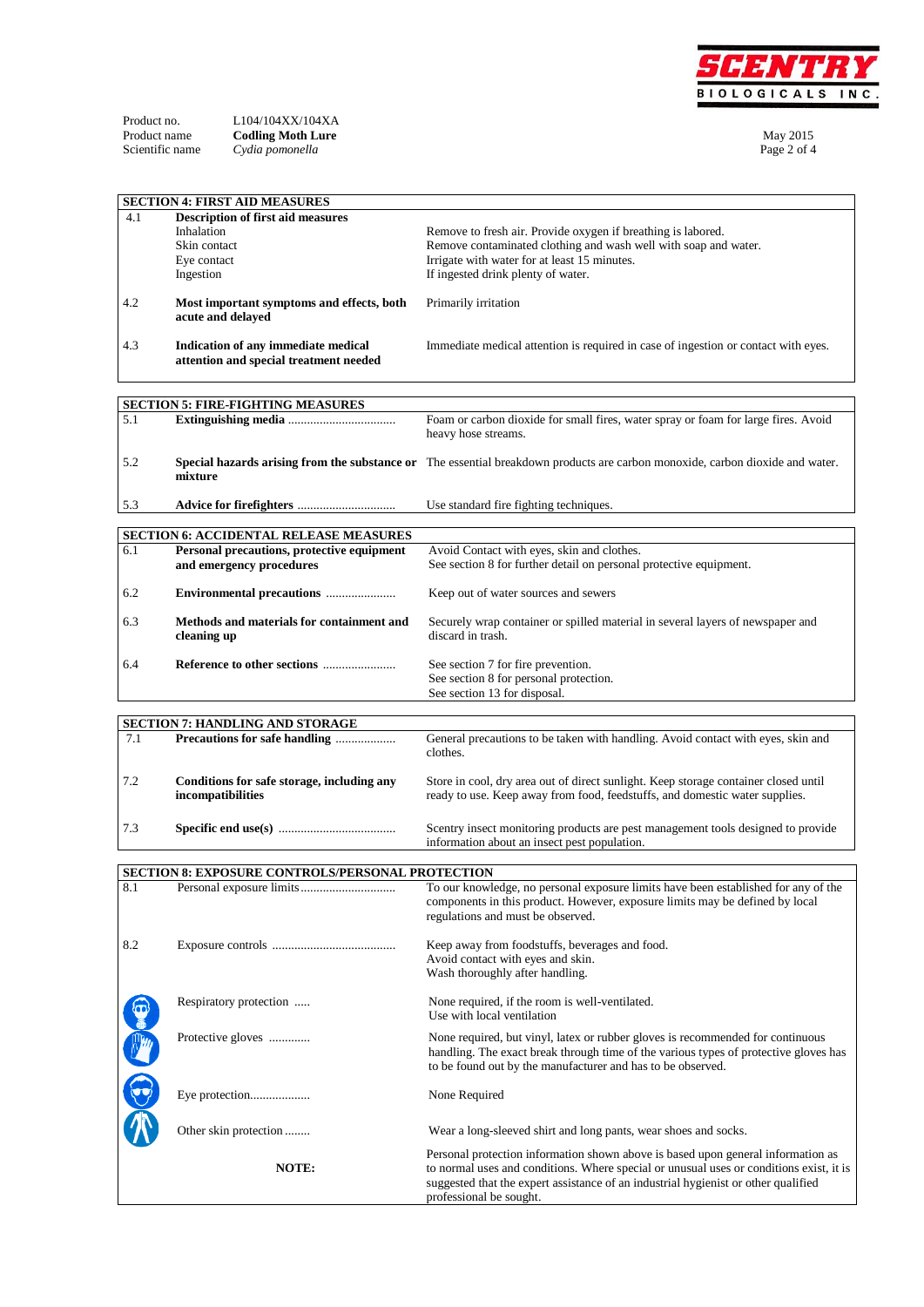

| Product no.     | L104/104XX/104XA         |             |
|-----------------|--------------------------|-------------|
| Product name    | <b>Codling Moth Lure</b> | May 2015    |
| Scientific name | Cydia pomonella          | Page 3 of 4 |

Product no. L104/104XX/104XA

| <b>SECTION 9: PHYSICAL AND CHEMICAL PROPERTIES</b> |                                                  |  |
|----------------------------------------------------|--------------------------------------------------|--|
| 9.1<br>Information on physical and chemical        | <b>Codling Moth Lure</b>                         |  |
| properties                                         |                                                  |  |
|                                                    | Rubber substrate                                 |  |
|                                                    | Waxy, Fatty                                      |  |
|                                                    | Not determined                                   |  |
|                                                    | Not determined                                   |  |
|                                                    | Not determined                                   |  |
| Initial boiling point and boiling range            | Not determined                                   |  |
|                                                    | Not determined                                   |  |
|                                                    | Not determined                                   |  |
|                                                    | Not highly flammable                             |  |
| Upper/lower flammability or explosive limits       | Not determined                                   |  |
|                                                    | Not determined                                   |  |
|                                                    | Not determined                                   |  |
|                                                    | Not determined                                   |  |
|                                                    | Solubility at $20^{\circ}$ C in: water insoluble |  |
|                                                    | Not determined                                   |  |
|                                                    | Not explosive                                    |  |
|                                                    | Not oxidizing                                    |  |
|                                                    | Not determined                                   |  |
|                                                    | Not determined                                   |  |
| Partition coefficient: n-octanol/water             | Not determined                                   |  |
| <b>Other Information</b><br>9.2                    | None                                             |  |
|                                                    |                                                  |  |

| <b>SECTION 10: STABILITY AND REACTIVITY</b> |                                           |                                                                          |  |
|---------------------------------------------|-------------------------------------------|--------------------------------------------------------------------------|--|
| 10.1                                        |                                           | To our knowledge, the product has no special reactivities.               |  |
|                                             |                                           |                                                                          |  |
| 10.2                                        |                                           | Stable at ambient temperatures while in storage and while being handled. |  |
|                                             |                                           |                                                                          |  |
| 10.3                                        | <b>Possibility of hazardous reactions</b> | Thermally decomposition products may include $CO$ , $CO2$ , $H2O$ .      |  |
|                                             |                                           |                                                                          |  |
| 10.4                                        |                                           | Acids, peroxides and other oxidizing agents.                             |  |
|                                             |                                           |                                                                          |  |
| 10.5                                        |                                           | None known.                                                              |  |
|                                             |                                           |                                                                          |  |
| 10.6                                        | <b>Hazardous decomposition products</b>   | See Section 5                                                            |  |

## **SECTION 11: TOXICOLOGICAL INFORMATION**

| 11.1 | Information on toxicological effects                                                                                      | This product contains a straight chain lepidopteran pheromone, a class of<br>pheromones with no expected risks to human health or non-target organisms. |  |
|------|---------------------------------------------------------------------------------------------------------------------------|---------------------------------------------------------------------------------------------------------------------------------------------------------|--|
|      | Route(s) of Entry<br>- skin (most likely)<br>-ingestion<br>-inhalation                                                    | $LD_{50}$ , dermal: Not determined<br>$LD_{50}$ , oral: Not determined<br>$LD_{50}$ , inhalation: Not determined                                        |  |
|      | Delayed, immediate, or chronic effects from<br>short term exposure                                                        | Not determined                                                                                                                                          |  |
|      | Delayed, immediate, or chronic effects from<br>long term exposure                                                         | Not determined                                                                                                                                          |  |
|      | <b>Symptoms</b>                                                                                                           | Causes mild to moderate skin and eye irritation                                                                                                         |  |
|      | Indication of whether the chemical is listed in<br>the NTP, or has found to be carcinogenic by the<br><b>IARC</b> or OSHA | Not determined                                                                                                                                          |  |

## **SECTION 12: ECOLOGICAL INFORMATION**

| 12.1 | <b>Toxicity</b>                                          |                          |                                                                |
|------|----------------------------------------------------------|--------------------------|----------------------------------------------------------------|
|      | The ecotoxicity of the active ingredient is measured as: |                          |                                                                |
|      | - Fish                                                   | 96-h L $C_{50}$          | Not determined                                                 |
|      | - Algae                                                  | 72-h LOEC                | Not determined                                                 |
|      | - Daphina                                                | $48-h$ LC <sub>50</sub>  | Not determined                                                 |
|      | - Bees                                                   | 48-h $LD_{50}$ , contact | Not determined                                                 |
|      |                                                          | 48-h $LD_{50}$ , oral    | Not determined                                                 |
| 12.2 | Persistence in degradability                             |                          | Easily decompose to carbon monoxide, carbon dioxide and water. |
| 12.3 | Bioaccumulative potential                                |                          | Not determined                                                 |